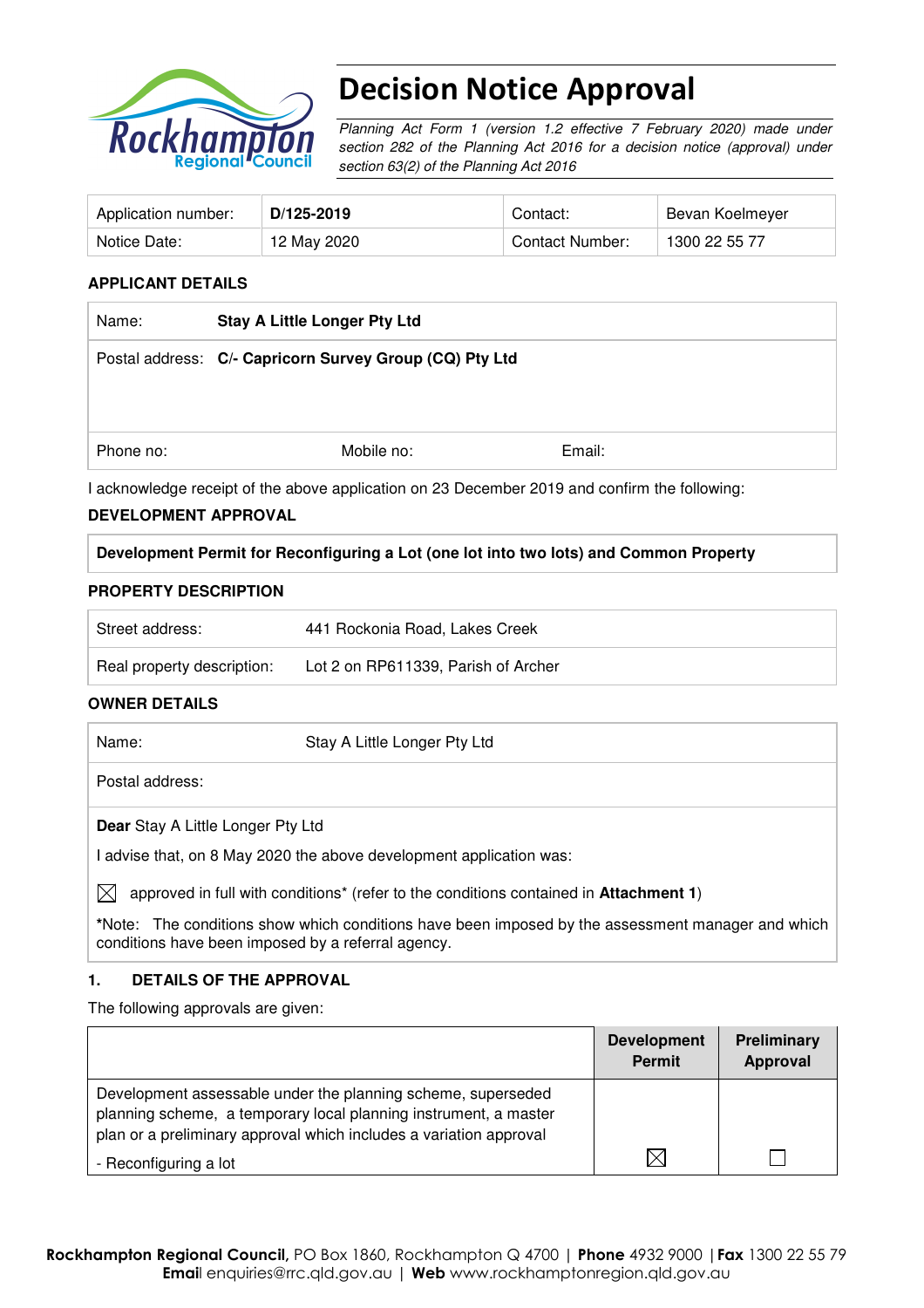#### **2. CONDITIONS**

This approval is subject to the conditions in Attachment 1.

#### **3. FURTHER DEVELOPMENT PERMITS REQUIRED**

Please be advised that the following development permits are required to be obtained before the development can be carried out:

| Type of development permit required | Subject of the required development permit |
|-------------------------------------|--------------------------------------------|
| <b>Operational Works</b>            | Access Works                               |

### **4. REFERRAL AGENCIES** Nil **Nil and Account 2012**

**5. THE APPROVED PLANS** 

**The approved development must be completed and maintained generally in accordance with the approved drawings and documents:** 

| <b>Drawing/report title</b> | <b>Prepared by</b>     | <b>Date</b>      | Reference<br>number | Revision |
|-----------------------------|------------------------|------------------|---------------------|----------|
| <b>Reconfiguration Plan</b> | Capricorn Survey Group | 19 February 2020 | 4481-01-ROL         | B        |

#### **6. CURRENCY PERIOD FOR THE APPROVAL (s.85 of the Planning Act)**

The standard currency periods stated in section 85 of Planning Act 2016 apply to each aspect of development in this approval, if not stated in the conditions of approval attached.

### **7. STATEMENT OF REASONS**

| Description of the<br>development      | The proposed development is for Reconfiguring a Lot (one lot into two lots) and<br>common property                                                                                                                                                                                                                                                              |  |  |
|----------------------------------------|-----------------------------------------------------------------------------------------------------------------------------------------------------------------------------------------------------------------------------------------------------------------------------------------------------------------------------------------------------------------|--|--|
| <b>Reasons for Decision</b>            | The proposed use does not compromise the strategic framework in the<br>a)<br>Rockhampton Region Planning Scheme 2015;                                                                                                                                                                                                                                           |  |  |
|                                        | Assessment of the development against the relevant zone purpose,<br>b)<br>planning scheme codes and planning scheme policies demonstrates that<br>the proposed development will not cause significant adverse impacts on<br>the surrounding natural environment, built environment and infrastructure,<br>community facilities, or local character and amenity; |  |  |
|                                        | The proposed development does not compromise the relevant State<br>$\mathsf{c})$<br>Planning Policy; and                                                                                                                                                                                                                                                        |  |  |
|                                        | d)<br>On balance, the application should be approved because the<br>circumstances favour Council exercising its discretion to approve the<br>application even though the development does not comply with an aspect<br>of the assessment benchmarks.                                                                                                            |  |  |
| <b>Assessment</b><br><b>Benchmarks</b> | The proposed development was assessed against the following assessment<br>benchmarks:                                                                                                                                                                                                                                                                           |  |  |
|                                        | Low Density Residential Zone Code;<br>$\bullet$                                                                                                                                                                                                                                                                                                                 |  |  |
|                                        | Environmental Management and Conservation Zone;<br>٠                                                                                                                                                                                                                                                                                                            |  |  |
|                                        | Access, Parking and Transport Code<br>٠                                                                                                                                                                                                                                                                                                                         |  |  |
|                                        | Filling and Excavation Code;<br>٠                                                                                                                                                                                                                                                                                                                               |  |  |
|                                        | Landscape Code;<br>٠                                                                                                                                                                                                                                                                                                                                            |  |  |
|                                        | Reconfiguring a Lot Code;<br>$\bullet$                                                                                                                                                                                                                                                                                                                          |  |  |
|                                        | Stormwater Management Code;<br>$\bullet$                                                                                                                                                                                                                                                                                                                        |  |  |
|                                        | Water and Sewer Code;                                                                                                                                                                                                                                                                                                                                           |  |  |
|                                        | Airport Environs Overlay Code;                                                                                                                                                                                                                                                                                                                                  |  |  |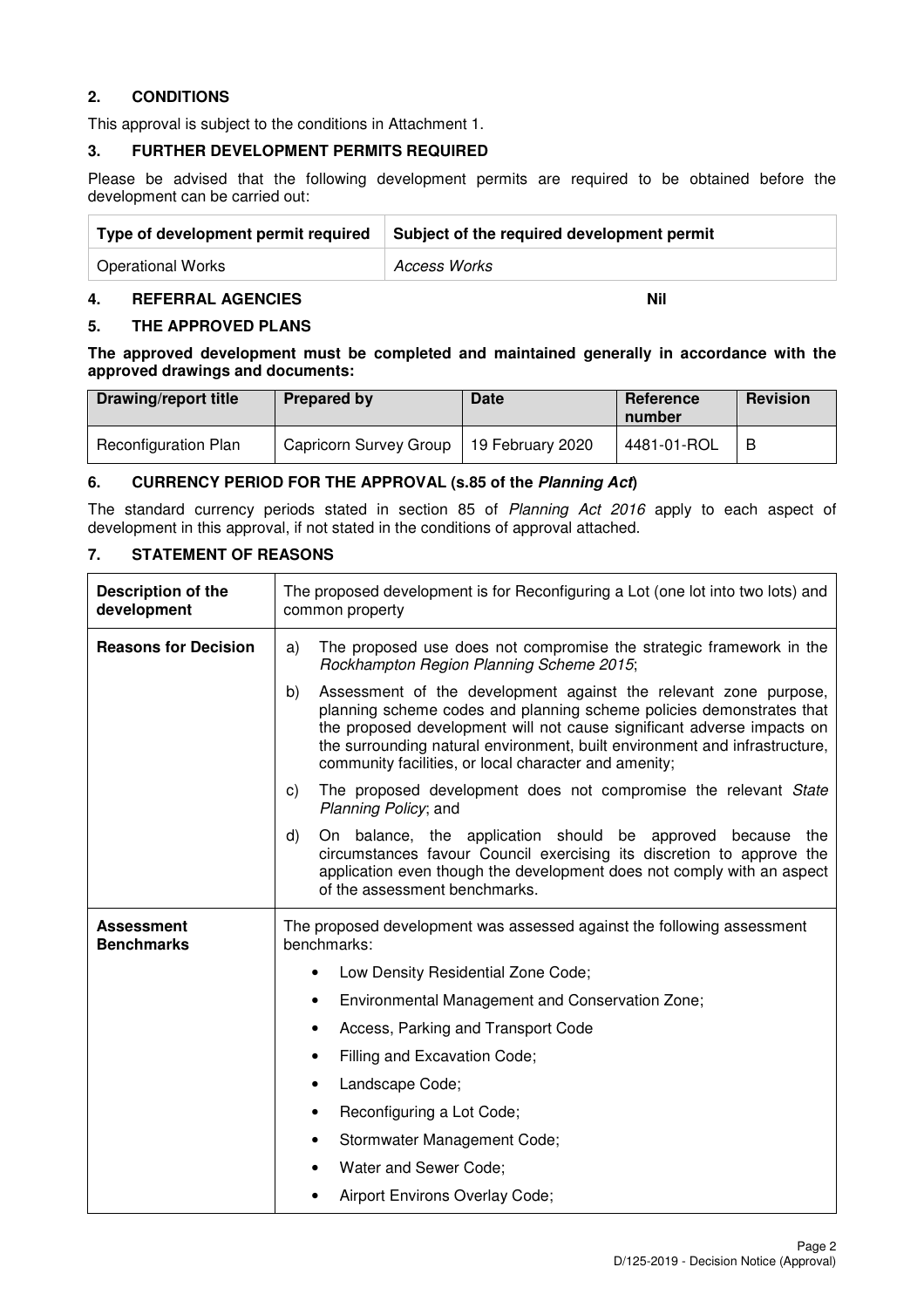|                                                    | <b>Biodiversity Overlay Code;</b>                                                                                                                      |                                                                                                                                                                                                                                               |  |  |
|----------------------------------------------------|--------------------------------------------------------------------------------------------------------------------------------------------------------|-----------------------------------------------------------------------------------------------------------------------------------------------------------------------------------------------------------------------------------------------|--|--|
|                                                    | Bushfire Hazard Overlay Code; and                                                                                                                      |                                                                                                                                                                                                                                               |  |  |
|                                                    | Steep Land Overlay Code.                                                                                                                               |                                                                                                                                                                                                                                               |  |  |
| <b>Compliance with</b><br>assessment<br>benchmarks | The development was assessed against all of the assessment benchmarks<br>listed above and complies with all of these with the exceptions listed below. |                                                                                                                                                                                                                                               |  |  |
|                                                    | <b>Assessment</b><br><b>Benchmark</b>                                                                                                                  | Reasons for the approval despite non-compliance with<br>benchmark                                                                                                                                                                             |  |  |
|                                                    | Reconfiguring<br>a Lot Code                                                                                                                            | Future residents of Lot 2 are anticipated to predominantly<br>utilise private transport. However the proximity of the nearest<br>bus stop to Lot 2 is close enough to be a viable public<br>transport option for future residents to utilise. |  |  |
|                                                    | <b>Bushfire</b><br><b>Hazard Code</b>                                                                                                                  | Future development on Lot 2 will have an effective separation<br>distance from hazardous vegetation and emergency services<br>vehicles will have safe access to the lot.                                                                      |  |  |
| <b>Matters prescribed by</b>                       | The State Planning Policy - Part $E_i$<br>(i)                                                                                                          |                                                                                                                                                                                                                                               |  |  |
| regulation                                         | The Central Queensland Regional Plan;<br>(ii)                                                                                                          |                                                                                                                                                                                                                                               |  |  |
|                                                    | (iii) The Rockhampton Region Planning Scheme 2015;                                                                                                     |                                                                                                                                                                                                                                               |  |  |
|                                                    | (iv) Surrounding use of adjacent premises in terms of commensurate and<br>consistent development form; and                                             |                                                                                                                                                                                                                                               |  |  |
|                                                    | The common material, being the material submitted with the<br>(V)<br>application.                                                                      |                                                                                                                                                                                                                                               |  |  |

#### **8. APPEAL RIGHTS**

The rights of an applicant to appeal to a tribunal or the Planning and Environment Court against a decision about a development application are set out in chapter 6, part 1 of the Planning Act 2016. There may also be a right to make an application for a declaration by a tribunal (see chapter 6, part 2 of the Planning Act 2016).

#### Appeal by an applicant

An applicant for a development application may appeal to the Planning and Environment Court against the following:

- the refusal of all or part of the development application
- a provision of the development approval
- the decision to give a preliminary approval when a development permit was applied for
- a deemed refusal of the development application.

An applicant may also have a right to appeal to the Development tribunal. For more information, see schedule 1 of the Planning Act 2016.

The timeframes for starting an appeal in the Planning and Environment Court are set out in section 229 of the Planning Act 2016.

**Attachment 2** is an extract from the Planning Act 2016 that sets out the applicant's appeal rights and the appeal rights of a submitter.

#### **9. WHEN THE DEVELOPMENT APPROVAL TAKES EFFECT**

This development approval takes effect:

From the time the decision notice is given  $-$  if there is no submitter and the applicant does not appeal the decision to the court.

Or

When the submitter's appeal period ends  $-$  if there is a submitter and the applicant does not appeal the decision to the court.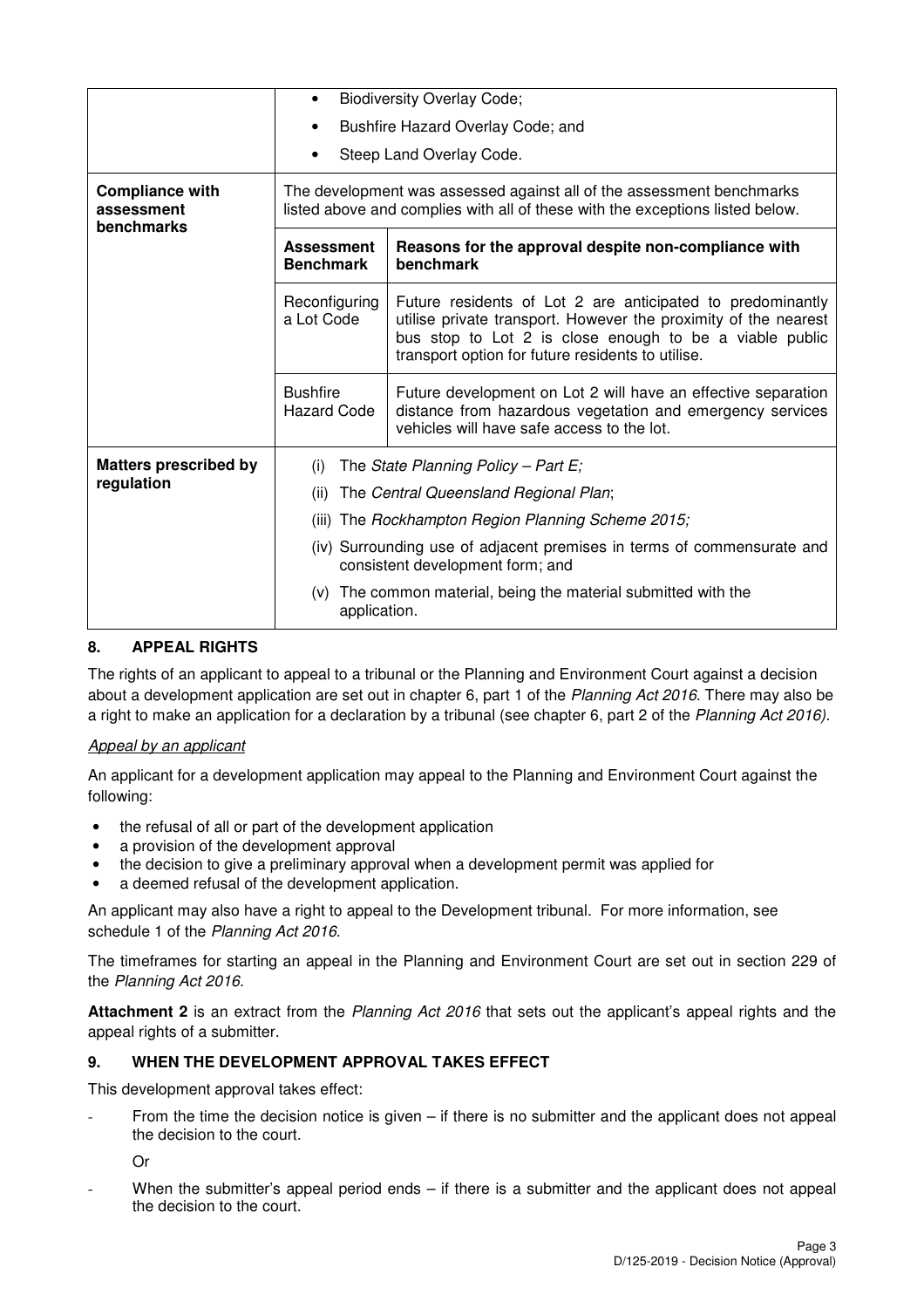Or

- Subject to the decision of the court, when the appeal is finally decided – if an appeal is made to the court.

## **10. ASSESSMENT MANAGER**

| Tarnya Fitzgibbon<br>Name:<br>Date: 12 May 2020<br>Signature:<br><b>COORDINATOR</b><br>DEVELOPMENT ASSESSMENT |
|---------------------------------------------------------------------------------------------------------------|
|---------------------------------------------------------------------------------------------------------------|

#### **Attachment 1 – Conditions of the approval**

**Part 1 - Conditions imposed by the assessment manager [Note: where a condition is imposed about** infrastructure under Chapter 4 of the Planning Act 2016, the relevant provision of the Act under which this condition was imposed must be specified.]

#### **Attachment 2—Extract on appeal rights**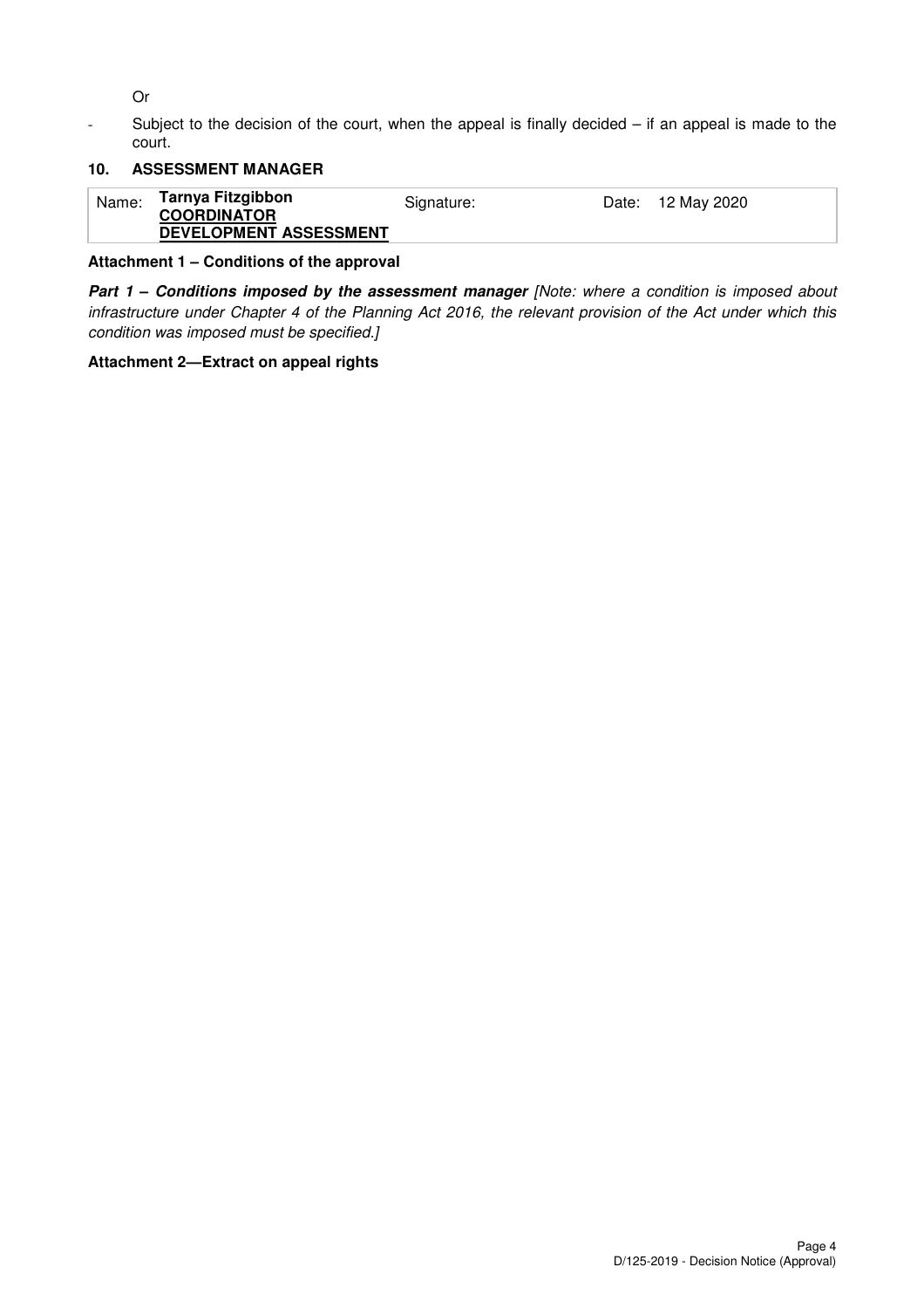

## **Attachment 1 – Part 1 Rockhampton Regional Council Conditions**

Planning Act 2016

- 1.0 ADMINISTRATION
- 1.1 The Developer and their employee, agent, contractor or invitee is responsible for ensuring compliance with the conditions of this development approval.
- 1.2 Where these conditions refer to "Council" in relation to requiring Council to approve or to be satisfied as to any matter, or conferring on the Council a function, power or discretion, that role may be fulfilled in whole or in part by a delegate appointed for that purpose by the Council.
- 1.3 All conditions, works, or requirements of this development approval must be undertaken, completed, and be accompanied by a Compliance Certificate for any Operational Works required by this development approval:
	- 1.3.1 to Council's satisfaction;
	- 1.3.2 at no cost to Council; and
	- 1.3.3 prior to the issue of the Survey Plan Approval Certificate,

unless otherwise stated.

- 1.4 Infrastructure requirements of this development approval must be contributed to the relevant authorities, where applicable, at no cost to Council, prior to the issue of the Survey Plan Approval Certificate, unless otherwise stated.
- 1.5 The following further Development Permits must be obtained prior to the commencement of any works associated with their purposes:
	- 1.5.1 Operational Works:
		- (i) Access Works.
- 1.6 All works must be designed, constructed and maintained in accordance with the relevant Council policies, guidelines and standards, unless otherwise stated.
- 1.7 All engineering drawings/specifications, design and construction works must be in accordance with the requirements of the relevant Australian Standards and must be approved, supervised and certified by a Registered Professional Engineer of Queensland.
- 1.8 A Community Management Statement in accordance with the approved plan (refer to condition 2.1) must be submitted to Council prior to the issue of the Survey Plan Approval Certificate.

#### 2.0 APPROVED PLANS AND DOCUMENTS

2.1 The approved development must be completed and maintained generally in accordance with the approved plans and documents, except where amended by any condition of this development approval:

| <b>Drawing/report title</b>             | Prepared by | <b>Date</b>      | Reference<br>number | <b>Revision</b> |
|-----------------------------------------|-------------|------------------|---------------------|-----------------|
| Reconfiguration Plan   Capricorn Survey | Group       | 19 February 2020 | 4481-01-ROL   B     |                 |

2.2 Where there is any conflict between the conditions of this development approval and the details shown on the approved plans and documents, the conditions of this development approval must prevail.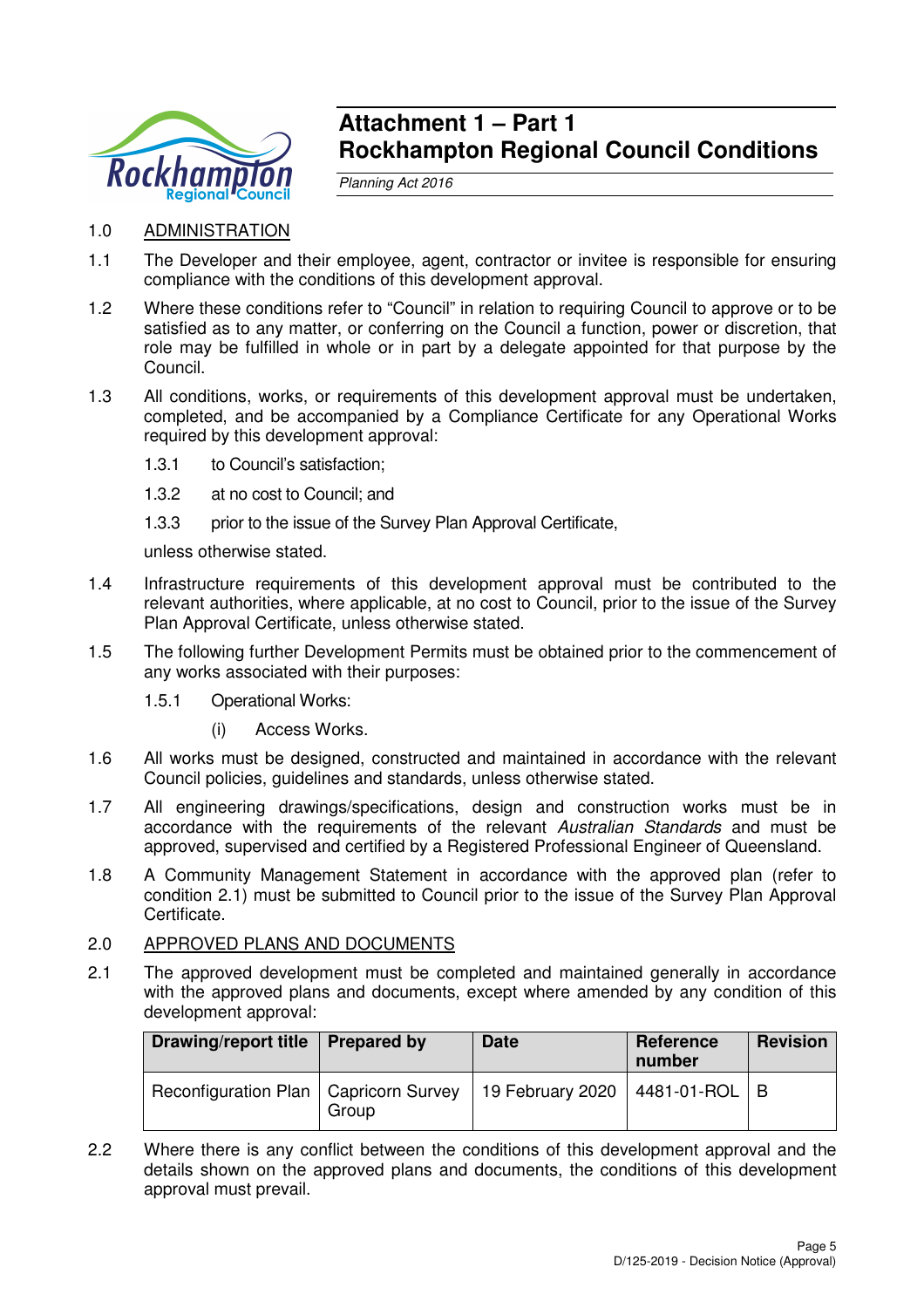- 2.3 Where conditions require the above plans or documents to be amended, the revised document(s) must be submitted for approval by Council prior to the submission of an application for a Development Permit for Operational Works.
- 3.0 ACCESS WORKS
- 3.1 A Development Permit for Operational Works (access works) must be obtained prior to the commencement of any access works required by this development approval.

Note: It is advised that a Works in Road Reserve Permit (including a fee for the vehicle crossover and compliant with Capricorn Municipal Development Guidelines -Standard Drawings) may be accepted in place of the application for a Development Permit for Operational Works (access works).

- 3.2 All access works must be designed and constructed in accordance with the approved plan (refer to condition 2.1), Capricorn Municipal Development Guidelines and the provisions of a Development Permit for Operational Works (access works).
- 3.3 The existing access from Rockonia Road to the development must be upgraded to comply with the requirements of the *Capricorn Municipal Development Guidelines*. In accordance with Capricorn Municipal Development Guidelines the access must be constructed:
	- 3.3.1 To be a minimum of 5.5 metres wide;
	- 3.3.2 Using 125 millimetres thick reinforced concrete; and
	- 3.3.3 Until the northern extent of the common property as shown on the approved plan (refer to condition 2.1).

#### 4.0 SEWER WORKS

- 4.1 All lots within the subject site must be connected to Council's reticulated sewerage network via a sewerage arrangement reflected in a Community Management Statement (refer to condition 1.8).
- 4.2 Lot 2 must be connected to Council's reticulated sewerage network via the existing sewerage connection point located within Lot 1, adjacent to the western boundary.
- 4.3 The existing sewerage connection point(s) must be retained, and upgraded if necessary, to service the development.
- 4.4 Sewer connections located within trafficable areas must be raised or lowered to suit the finished surface levels and must be provided with heavy duty trafficable lids.

#### 5.0 WATER WORKS

- 5.1 All lots within the subject site must be connected to Council's reticulated water network via a water supply arrangement reflected in a Community Management Statement (refer to condition 1.8).
- 5.2 The existing water connection point(s) must be retained, and upgraded if necessary, to service the development. The size of the connection required must be determined by a hydraulic engineer or other suitably qualified person.
- 5.3 Water meter boxes located within trafficable areas must be raised or lowered to suit the finished surface levels and must be provided with heavy duty trafficable lids.

#### 6.0 PLUMBING AND DRAINAGE WORKS

- 6.1 The construction of internal plumbing and sanitary drainage works associated with any future development on Lot 2, must be in accordance with regulated work under the Plumbing and Drainage Act and Council's Plumbing and Drainage Policies.
- 6.2 Any alteration, disconnection or relocation of internal plumbing and sanitary drainage works associated with the existing building on Lot 1 must be in accordance with regulated work under the Plumbing and Drainage Act and Council's Plumbing and Drainage Policies.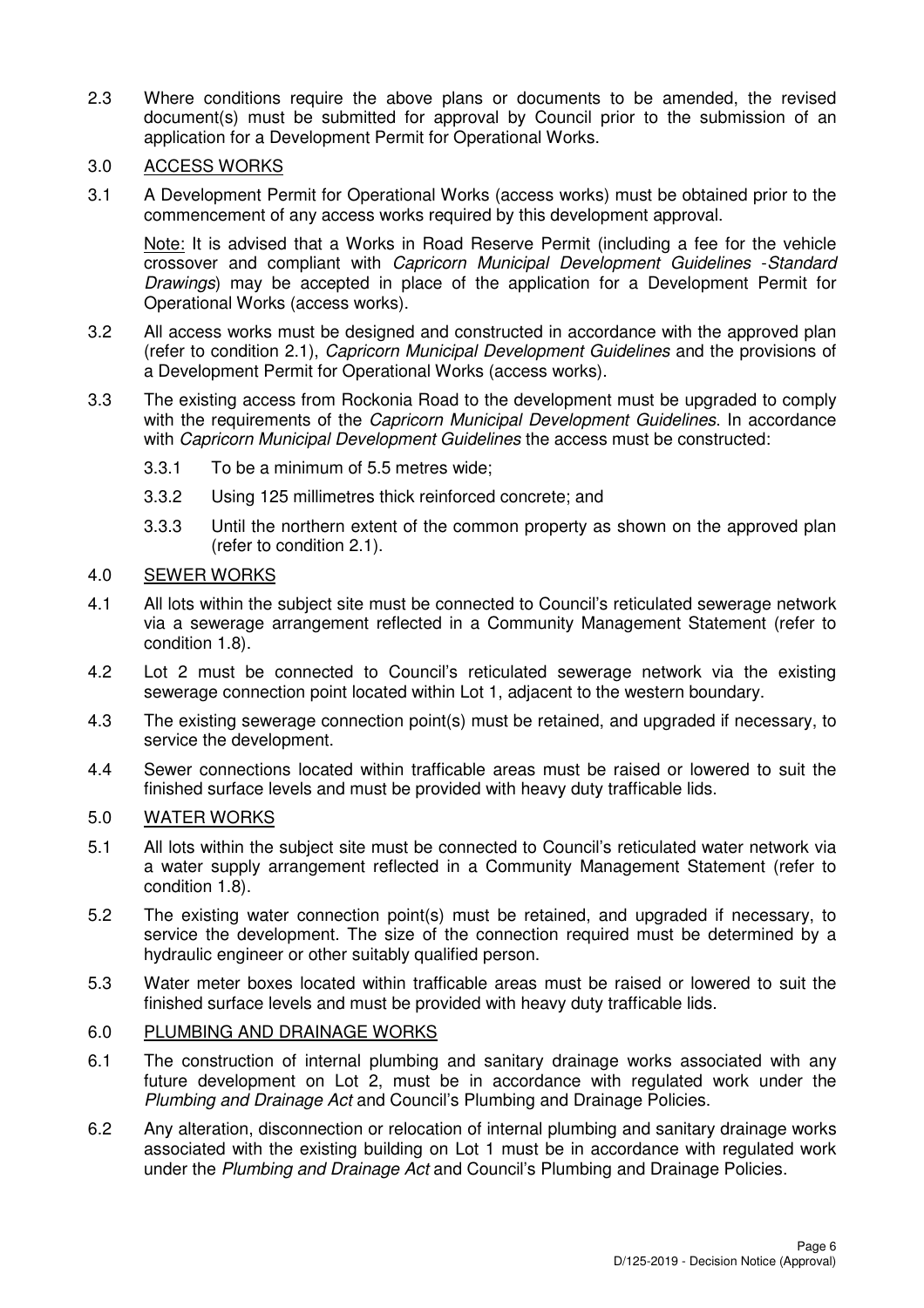## 7.0 STORMWATER WORKS

- 7.1 All stormwater and allotment drainage works must be designed and constructed in accordance with the approved plan (refer to condition 2.1), Queensland Urban Drainage Manual, Capricorn Municipal Development Guidelines and sound engineering practice.
- 7.2 Overland flow paths must be wholly contained within a drainage easement to be granted in favour of Council in accordance with the approved plan (refer to condition 2.1). The easement must be of a sufficient size to convey a one percent (1%) Annual Exceedance Probability defined flood/storm event runoff.
- 7.3 All stormwater runoff from the development must be discharged such that it must not impair or change the natural flow of runoff water or cause a nuisance or worsening to surrounding land or infrastructure.

### 8.0 SITE WORKS

8.1 Site works must be constructed such that they do not, at any time, in any way restrict, impair or change the natural flow of runoff water, or cause a nuisance or worsening to surrounding land or infrastructure.

## 9.0 ELECTRICITY

9.1 Electricity services must be provided to each lot in accordance with the standards and requirements of the relevant service provider.

#### 10.0 TELECOMMUNICATIONS

10.1 Telecommunications services must be provided to each lot in accordance with the standards and requirements of the relevant service provider.

## 11.0 ASSET MANAGEMENT

- 11.1 Any alteration necessary to electricity, telephone, water mains, sewerage mains, and/or public utility installations resulting from the development or in connection with the development, must be undertaken and completed at no cost to Council.
- 11.2 Any damage to existing stormwater, water supply and sewerage infrastructure, kerb and channel, pathway or roadway (including removal of concrete slurry from public land and Council infrastructure), that occurs while any works are being carried out in association with this development approval must be repaired at full cost to the developer. This includes the reinstatement of any existing traffic signs or pavement markings that may have been removed or damaged.

#### 12.0 ENVIRONMENTAL

- 12.1 An Erosion Control and Stormwater Control Management Plan in accordance with the Capricorn Municipal Design Guidelines, must be:
	- 12.1.1 implemented, monitored and maintained for the duration of the works, and until all exposed soil areas are permanently stabilised (for example, turfed, hydromulched, concreted, landscaped); and
	- 12.1.2 available on-site for inspection by Council Officers whilst all works are being carried out.
- 12.2 All future buildings and structures on Lot 2 must be:
	- 12.2.1 Located within the Building Location Envelope as shown on the approved plan (refer to condition 2.1);
	- 12.2.2 Constructed in accordance with Australian Standard AS3959:2018 "Construction of buildings in bushfire-prone areas to a minimum of a Bushfire Attack Level (BAL) 12.5.

Note: In accordance with Table 2.7 of Australian Standard AS3959:2018 "Construction of buildings in bushfire-prone areas" to achieve a BAL of 12.5, all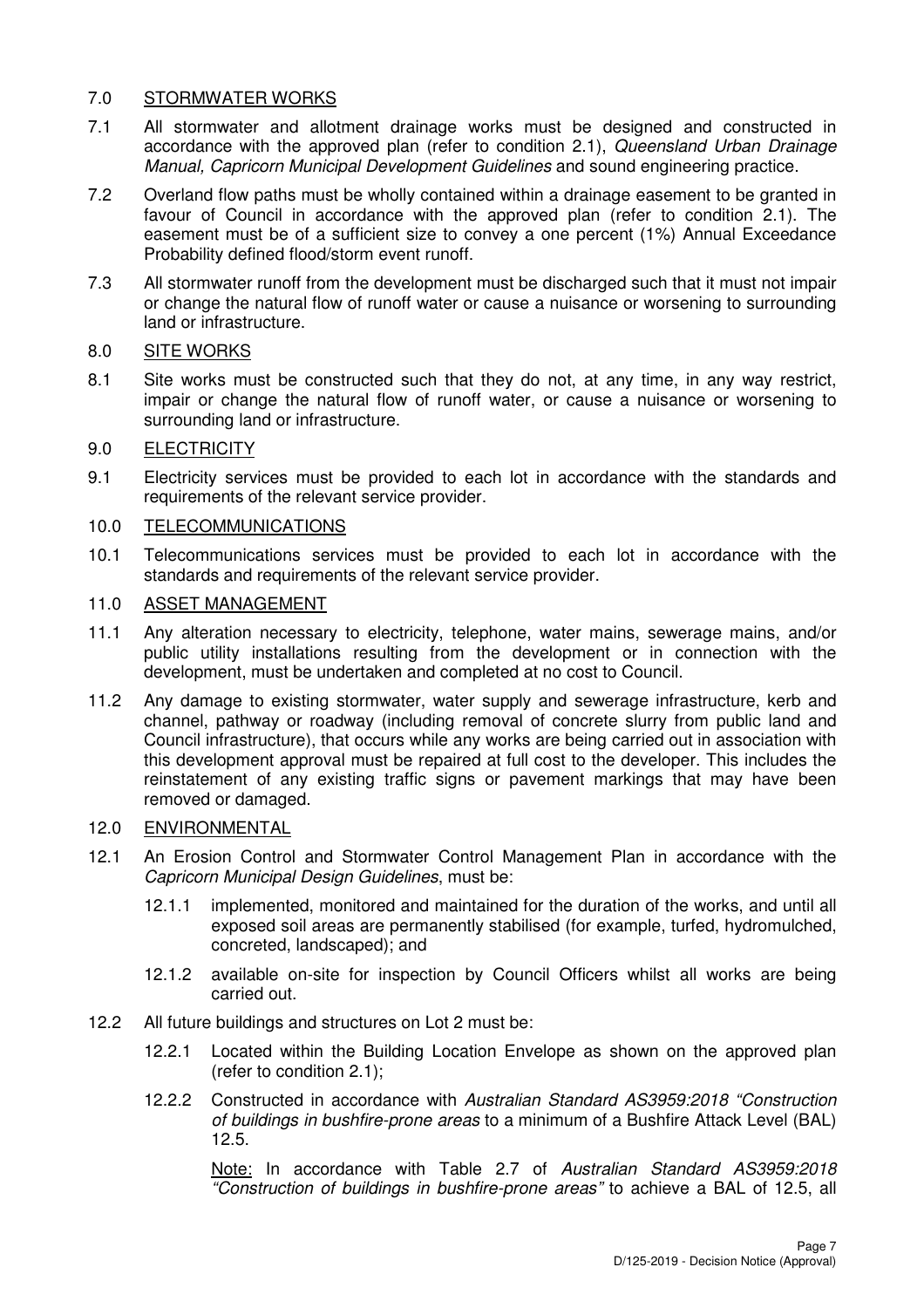buildings and structures must be setback a minimum of nineteen (19) metres from hazardous vegetation.

- 12.2.3 Areas within the nineteen (19) metres setback from future buildings and structures must be maintained in a minimal fuel condition being impervious (i.e. concrete) and/or short-cropped grass maintained at a height no greater than 100 millimetres above ground level. Any vegetation clearing required must only occur within the property boundary of Lot 2.
- 12.2.4 The section of driveway between the common property and building envelope must not exceed a slope gradient of 12.5 per cent and must be constructed in accordance with the Capricorn Municipal Development Guidelines.
- 12.2.5 Adequate domestic and firefighting protection must be provided to the development, and must be certified by a hydraulic engineer or other suitably qualified person.

Note: A property note to the abovementioned effect will be entered against Lot 2.

#### 13.0 OPERATING PROCEDURES

13.1 All construction materials, waste, waste skips, machinery and contractors' vehicles must be located and stored or parked within the development site. Storage of materials, or parking of construction machinery or contractors' vehicles must not occur within Rockonia Road.

#### ADVISORY NOTES

#### NOTE 1. Aboriginal Cultural Heritage

It is advised that under section 23 of the Aboriginal Cultural Heritage Act 2003, a person who carries out an activity must take all reasonable and practicable measures to ensure the activity does not harm Aboriginal cultural heritage (the "cultural heritage duty of care"). Maximum penalties for breaching the duty of care are listed in the Aboriginal cultural heritage legislation. The information on Aboriginal cultural heritage is available on the Department of Aboriginal and Torres Strait Islander Partnerships website: www.datsip.qld.gov.au.

#### NOTE 2. Asbestos Removal

Any demolition and/or removal works involving asbestos materials must be undertaken in accordance with the requirements of the Work Health and Safety Act 2011 and Public Health Act 2005.

#### NOTE 3. General Environmental Duty

General environmental duty under the Environmental Protection Act 1994 prohibits unlawful environmental nuisance caused by noise, aerosols, particles, dust, ash, fumes, light, odour or smoke beyond the boundaries of the development site during all stages of the development including earthworks, construction and operation.

## NOTE 4. General Safety Of Public During Construction

The Work Health and Safety Act 2011 and Manual of Uniform Traffic Control Devices must be complied with in carrying out any construction works, and to ensure safe traffic control and safe public access in respect of works being constructed on a road.

#### NOTE 5. Works in Road Reserve Permit

It is advised that a Works in Road Reserve Permit (including a fee for the vehicle crossover and compliant with Standard Capricorn Municipal Development Guidelines, Standard Drawings) may be accepted in place of the application for a Development Permit for Operational Works (access works).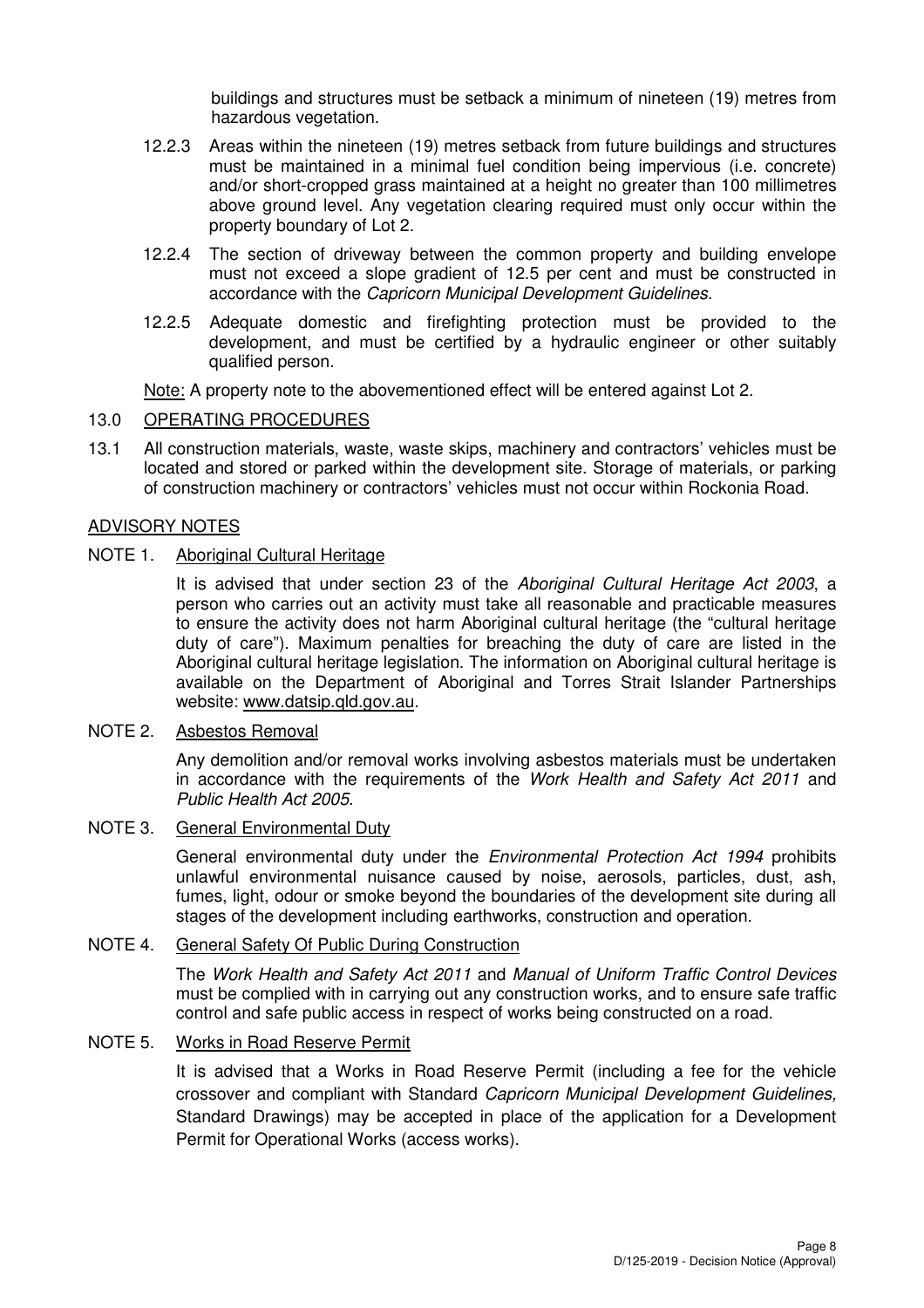### NOTE 6. Infrastructure Charges Notice

This application is subject to infrastructure charges in accordance with Council policies. The charges are presented on an Infrastructure Charges Notice.

#### NOTE 7. Steep Land Overlay

 Any future development located within the Steep Land Overlay with a gradient equal to or greater than 25 per cent (%) will require a site specific Geotechnical assessment report prepared by a Registered Professional Engineer of Queensland which must be submitted with the Building Works application. The building certifier must ensure that all works comply with the recommendations of the Geotechnical assessment report prior to issuing a final certification for any buildings or structures.

#### NOTE 8. Property Note (Bushfire)

For proposed Lot 2, all future buildings and structures must be constructed in accordance with all requirements stipulated in condition 12.2.

#### NOTE 9. Street Numbering

Council will allocate street numbering to the development in accordance with Australian/New Zealand Standard for Rural and Urban Addressing (AS4819:2011), at the time of issuing the Survey Plan Approval Certificate.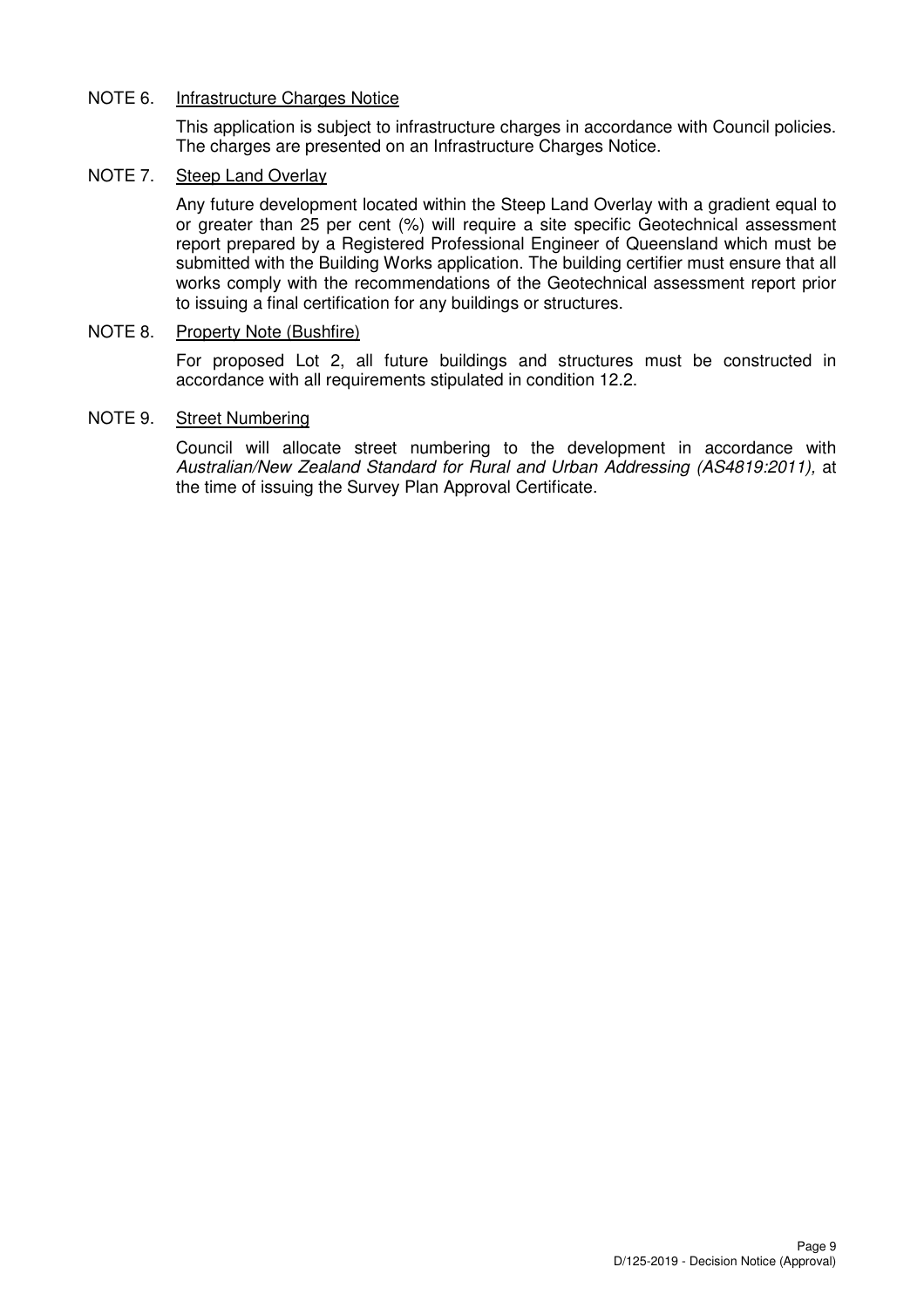

# **Attachment 2 - Appeal Rights**

PLANNING ACT 2016

The following is an extract from the Planning Act 2016 (Chapter 6)

#### **Appeal rights**

#### **229 Appeals to tribunal or P&E Court**

- (1) Schedule 1 states—
	- (a) matters that may be appealed to— (i) either a tribunal or the P&E Court; or (ii) only a tribunal; or
	- (iii) only the P&E Court; and (b) the person—

(i) who may appeal a matter (the **appellant**); and (ii) who is a respondent in an appeal of the matter; and (iii) who is a co-respondent in an appeal of the matter; and

- (iv) who may elect to be a co-respondent in an appeal of the matter.
- (2) An appellant may start an appeal within the appeal period.
- (3) The **appeal period** is—
	- (a) for an appeal by a building advisory agency—10 business days after a decision notice for the decision is given to the agency or
	- (b) for an appeal against a deemed refusal—at any time after the deemed refusal happens; or
	- (c) for an appeal against a decision of the Minister, under chapter 7, part 4, to register premises or to renew the registration of premises—20 business days after a notice is published under section 269(3)(a) or (4); or
	- (d) for an appeal against an infrastructure charges notice— 20 business days after the infrastructure charges notice is given to the person; or
	- (e) for an appeal about a deemed approval of a development application for which a decision notice has not been given—30 business days after the applicant gives the deemed approval notice to the assessment manager; or
	- (f) for any other appeal—20 business days after a notice of the decision for the matter, including an enforcement notice, is given to the person.

#### Note—

See the P&E Court Act for the court's power to extend the appeal period.

- (4) Each respondent and co-respondent for an appeal may be heard in the appeal.
- (5) If an appeal is only about a referral agency's response, the assessment manager may apply to the tribunal or P&E Court to withdraw from the appeal.
- (6) To remove any doubt, it is declared that an appeal against an infrastructure charges notice must not be about—
	- (a) the adopted charge itself; or
	- (b) for a decision about an offset or refund—
		- (i) the establishment cost of trunk infrastructure identified in a LGIP; or
		- (ii) the cost of infrastructure decided using the method

included in the local government's charges resolution.

- **230 Notice of appeal**
- (1) An appellant starts an appeal by lodging, with the registrar of the tribunal or P&E Court, a notice of appeal that—
	- (a) is in the approved form; and
	- (b) succinctly states the grounds of the appeal.
- (2) The notice of appeal must be accompanied by the required fee.
- (3) The appellant or, for an appeal to a tribunal, the registrar must, within the service period, give a copy of the notice of appeal to—
- (a) the respondent for the appeal; and
- (b) each co-respondent for the appeal; and
- (c) for an appeal about a development application under schedule 1, table 1, item 1—each principal submitter for the development application; and
- (d) for an appeal about a change application under schedule 1, table 1, item 2—each principal submitter for the change application; and
- (e) each person who may elect to become a co-respondent for the appeal, other than an eligible submitter who is not a principal submitter in an appeal under paragraph  $(c)$  or  $(d)$ ; and
- (f) for an appeal to the P&E Court—the chief executive; and
- (g) for an appeal to a tribunal under another Act—any other person who the registrar considers appropriate.
- (4) The **service period** is—
	- (a) if a submitter or advice agency started the appeal in the P&E Court-2 business days after the appeal is started; or
	- (b) otherwise—10 business days after the appeal is started.
- (5) A notice of appeal given to a person who may elect to be a co-respondent must state the effect of subsection
- (6) A person elects to be a co-respondent by filing a notice of election, in the approved form, within 10 business days after the notice of appeal is given to the person*.*
- **231 Other appeals**
- (1) Subject to this chapter, schedule 1 and the P&E Court Act, unless the Supreme Court decides a decision or other matter under this Act is affected by jurisdictional error, the decision or matter is non-appealable.
- (2) The Judicial Review Act 1991, part 5 applies to the decision or matter to the extent it is affected by jurisdictional error.
- (3) A person who, but for subsection (1) could have made an application under the Judicial Review Act 1991 in relation to the decision or matter, may apply under part 4 of that Act for a statement of reasons in relation to the decision or matter.
- (4) In this section— **decision** includes—
	- (a) conduct engaged in for the purpose of making a decision; and
	- (b) other conduct that relates to the making of a decision; and
	- (c) the making of a decision or the failure to make a decision; and
	- (d) a purported decision; and
	- (e) a deemed refusal.

**non-appealable**, for a decision or matter, means the decision or matter—

- (a) is final and conclusive; and
- (b) may not be challenged, appealed against, reviewed, quashed, set aside or called into question in any other way under the Judicial Review Act 1991 or otherwise, whether by the Supreme Court, another court, a tribunal or another entity; and
- (c) is not subject to any declaratory, injunctive or other order of the Supreme Court, another court, a tribunal or another entity on any ground.

#### **232 Rules of the P&E Court**

- (1) A person who is appealing to the P&E Court must comply with the rules of the court that apply to the appeal.
- (2) However, the P&E Court may hear and decide an appeal even if the person has not complied with rules of the P&E Court.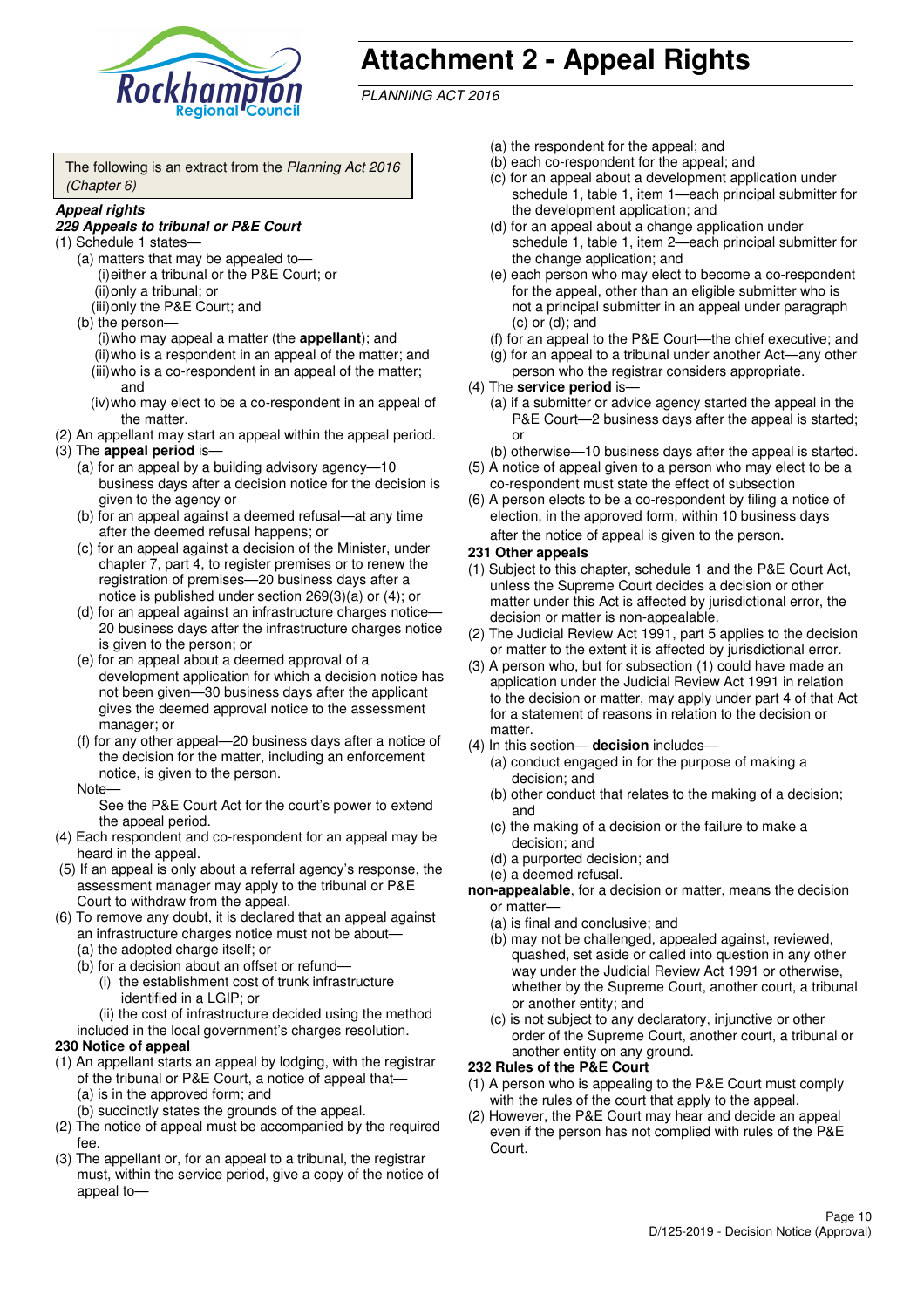

## **Appeal Rights**

PLANNING ACT 2016

## **Schedule 1**

#### **Appeals section 229 1 Appeal rights and parties to appeals**

- (1) Table 1 states the matters that may be appealed to—(a) the P&E court; or (b) a tribunal.
- (2) However, table 1 applies to a tribunal only if the matter involves—
	- (a) the refusal, or deemed refusal of a development application, for—
	- (i) a material change of use for a classified building; or
	- (ii) operational work associated with building work, a retaining wall, or a tennis court; or
	- (b) a provision of a development approval for—
	- (i) a material change of use for a classified building; or
- (ii) operational work associated with building work, a retaining wall, or a tennis court; or
	- (c) if a development permit was applied for—the decision to give a preliminary approval for— (i) a material change of use for a classified building; or
	- (ii) operational work associated with building work, a retaining wall, or a tennis court; or
	- (d) a development condition if—
		- (i) the development approval is only for a material change of use that involves the use of a building classified under the Building Code as a class 2 building; and
		- (ii) the building is, or is proposed to be, not more than 3 storeys; and
		- (iii) the proposed development is for not more than 60 sole-occupancy units; or
	- (e) a decision for, or a deemed refusal of, an extension application for a development approval that is only for a material change of use of a classified building; or
	- (f) a decision for, or a deemed refusal of, a change application for a development approval that is only for a material change of use of a classified building; or
	- (g) a matter under this Act, to the extent the matter relates to—
		- (i) the Building Act, other than a matter under that Act that may or must be decided by the Queensland Building and Construction Commission; or
		- (ii) the Plumbing and Drainage Act, part 4 or 5; or
	- (h) a decision to give an enforcement notice in relation to a matter under paragraphs (a) to (g); or
	- (i) a decision to give an infrastructure charges notice; or
	- (j) the refusal, or deemed refusal, of a conversion application; or
	- (k) a matter that, under another Act, may be appealed to the tribunal; or
	- (l) a matter prescribed by regulation.
- (3) Also, table 1 does not apply to a tribunal if the matter

involves—

- (a) for a matter in subsection  $(2)(a)$  to  $(d)$ 
	- (i) a development approval for which the development application required impact assessment; and
	- (ii) a development approval in relation to which the assessment manager received a properly made submission for the development application; or
- (b) a provision of a development approval about the identification or inclusion, under a variation approval, of a matter for the development.
- (4) Table 2 states the matters that may be appealed only to the P&E Court.
- (5) Table 3 states the matters that may be appealed only to the tribunal.
- (6) In each table—
	- (a) column 1 states the appellant in the appeal; and
	- (b) column 2 states the respondent in the appeal; and
	- (c) column 3 states the co-respondent (if any) in the appeal; and
	- (d) column 4 states the co-respondents by election (if any) in the appeal.
- (7) If the chief executive receives a notice of appeal under section 230(3)(f), the chief executive may elect to be a corespondent in the appeal.

| Table 1<br>Appeals to the P&E Court and, for certain matters, to a tribunal                                                                                                                                                                                                                                                                    |                           |                                         |                                                       |  |  |
|------------------------------------------------------------------------------------------------------------------------------------------------------------------------------------------------------------------------------------------------------------------------------------------------------------------------------------------------|---------------------------|-----------------------------------------|-------------------------------------------------------|--|--|
| 1. Development applications<br>An appeal may be made against-<br>(a) the refusal of all or part of the development application; or<br>(b) the deemed refusal of the development application; or<br>(c) a provision of the development approval; or<br>(d) if a development permit was applied for-the decision to give a preliminary approval. |                           |                                         |                                                       |  |  |
| Column 1                                                                                                                                                                                                                                                                                                                                       | Column 2                  | Column 3                                | Column 4                                              |  |  |
| Appellant                                                                                                                                                                                                                                                                                                                                      | Respondent                | Co-respondent                           | Co-respondent by election                             |  |  |
| $(i$ f any $)$<br>(if any)                                                                                                                                                                                                                                                                                                                     |                           |                                         |                                                       |  |  |
| The applicant                                                                                                                                                                                                                                                                                                                                  | The assessment<br>manager | If the appeal is about<br>a concurrence | 1 A concurrence agency that is<br>not a co-respondent |  |  |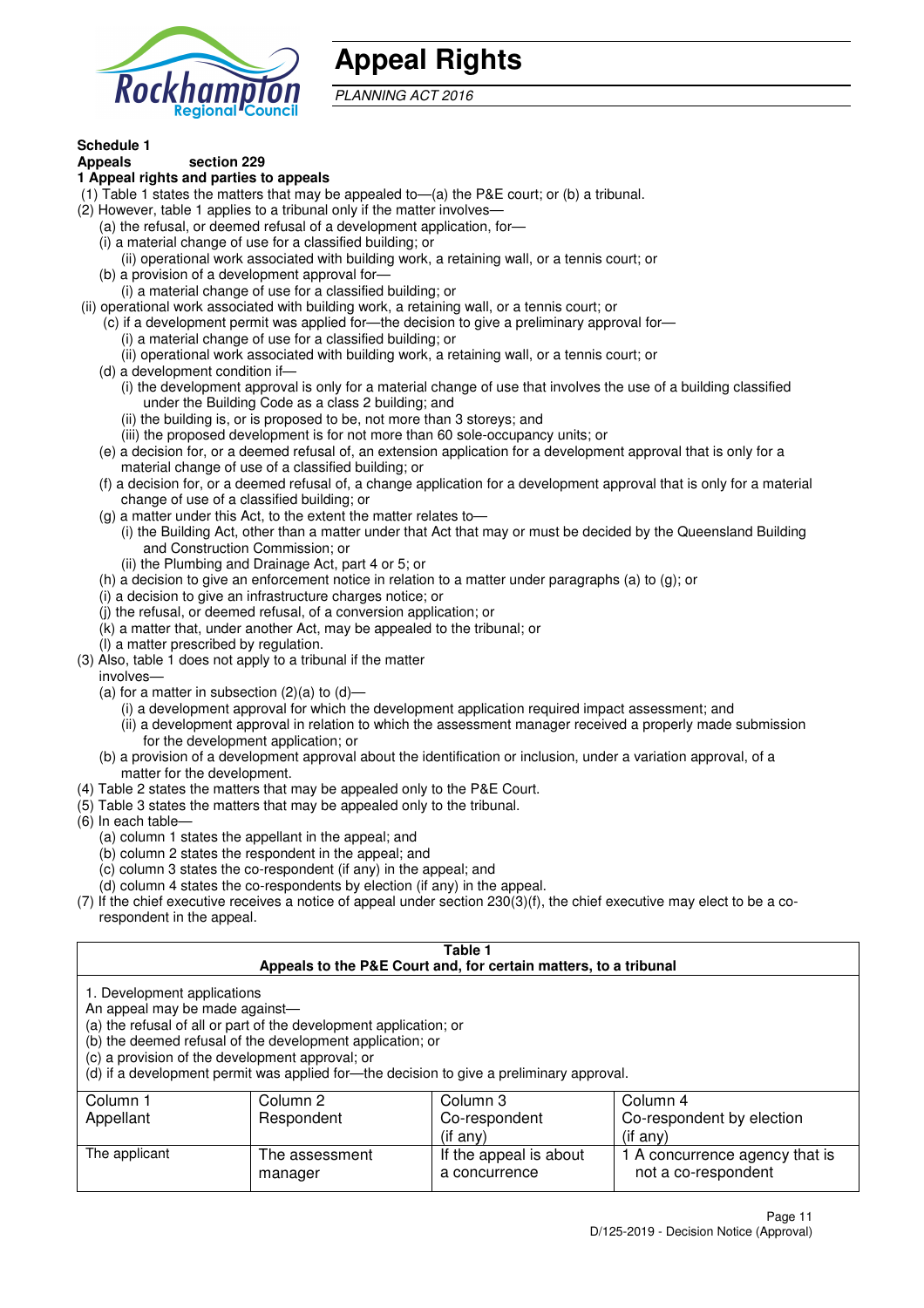| Table 1<br>Appeals to the P&E Court and, for certain matters, to a tribunal                                                                                                                             |                                   |                                                                 |                                                                                                                                                                                                                                                                                                                                                 |  |
|---------------------------------------------------------------------------------------------------------------------------------------------------------------------------------------------------------|-----------------------------------|-----------------------------------------------------------------|-------------------------------------------------------------------------------------------------------------------------------------------------------------------------------------------------------------------------------------------------------------------------------------------------------------------------------------------------|--|
|                                                                                                                                                                                                         |                                   | agency's referral<br>response-the<br>concurrence agency         | 2 If a chosen Assessment<br>manager is the respondent-<br>the prescribed assessment<br>manager<br>3 Any eligible advice agency for<br>the application<br>4 Any eligible submitter for the<br>application                                                                                                                                        |  |
| 2. Change applications<br>An appeal may be made against-<br>(b) a deemed refusal of a change application.                                                                                               |                                   |                                                                 | (a) a responsible entity's decision for a change application, other than a decision made by the P&E court; or                                                                                                                                                                                                                                   |  |
| Column 1<br>Appellant                                                                                                                                                                                   | Column <sub>2</sub><br>Respondent | Column 3<br>Co-respondent<br>$($ if any $)$                     | Column 4<br>Co-respondent by election<br>(if any)                                                                                                                                                                                                                                                                                               |  |
| 1 The applicant<br>2 If the responsible<br>entity is the<br>assessment<br>manager-an<br>affected entity that<br>gave a pre-request<br>notice or response<br>notice                                      | The responsible<br>entity         | If an affected entity<br>starts the appeal-the<br>applicant     | 1 A concurrence agency for the<br>development application<br>2 If a chosen assessment<br>manager is the respondent-<br>the prescribed assessment<br>manager<br>3 A private certifier for the<br>development application<br>4 Any eligible advice agency for<br>the change application<br>5 Any eligible submitter for the<br>change application |  |
| 3. Extension applications<br>An appeal may be made against-<br>(a) the assessment manager's decision about an extension application; or<br>(b) a deemed refusal of an extension application.            |                                   |                                                                 |                                                                                                                                                                                                                                                                                                                                                 |  |
| Column 1<br>Appellant                                                                                                                                                                                   | Column <sub>2</sub><br>Respondent | Column 3<br>Co-respondent<br>(if any)                           | Column $\overline{4}$<br>Co-respondent by election<br>(if any)                                                                                                                                                                                                                                                                                  |  |
| 1 The applicant<br>1<br>2<br>For a matter other<br>than a deemed<br>refusal of an<br>extension<br>application $-$ a<br>concurrence<br>agency, other than<br>the chief executive,<br>for the application | The assessment<br>manager         | If a concurrence<br>agency starts the<br>appeal – the applicant | If a chosen assessment<br>manager is the respondent $-$ the<br>prescribed assessment manager                                                                                                                                                                                                                                                    |  |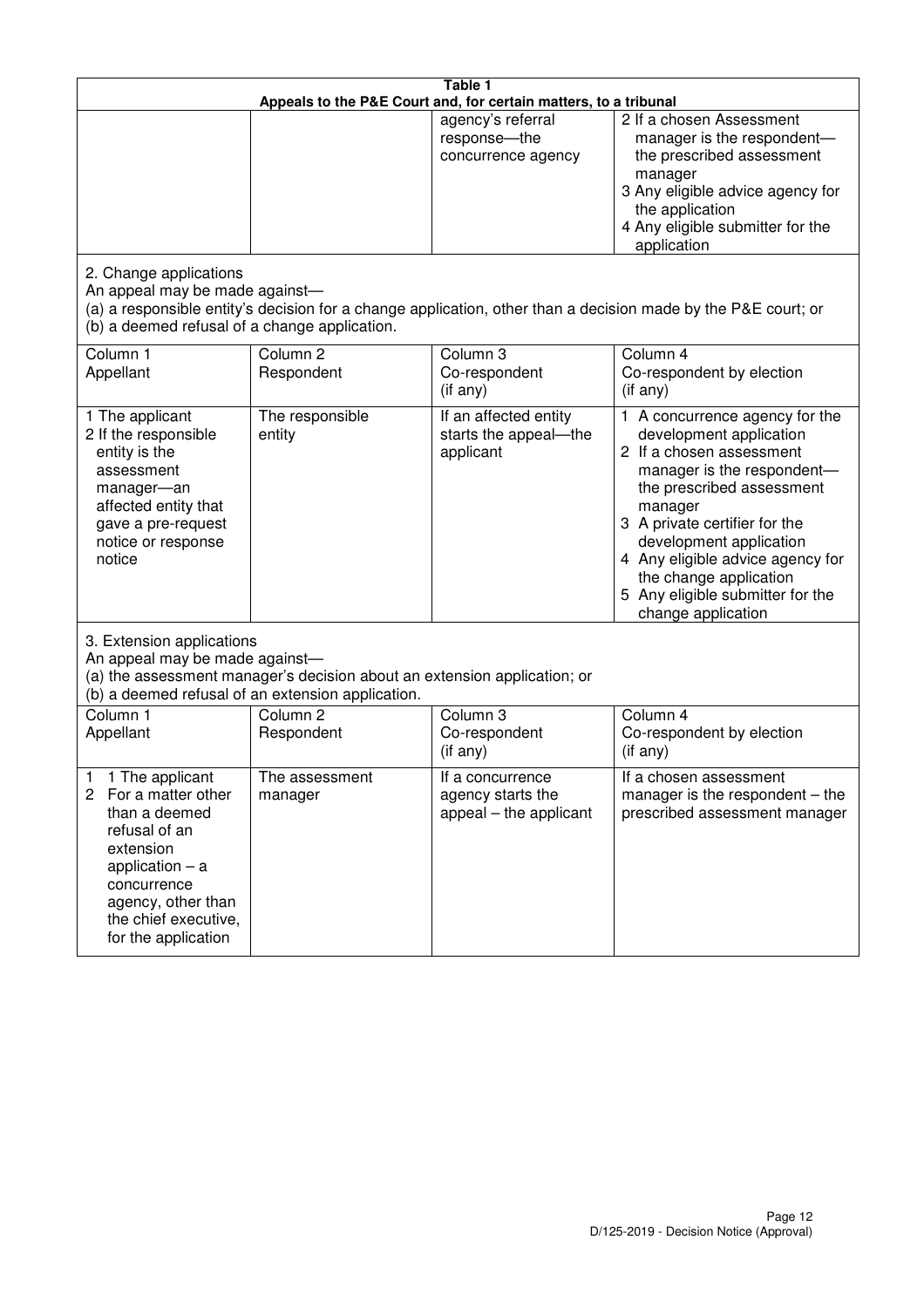#### **Table 1 Appeals to the P&E Court and, for certain matters, to a tribunal**

4. Infrastructure charges notices

- An appeal may be made against an infrastructure charges notice on 1 or more of the following grounds
- a) The notice involved an error relating to
	- (i) The application of the relevant adopted charge; or
- Examples of errors in applying an adopted charge
	- The incorrect application of gross floor area for a non-residential development
	- Applying an incorrect 'use category', under a regulation, to the development
	- (i) The working out of extra demands, for section 120; or
	- (ii) An offset or refund; or
- b) The was no decision about an offset or refund; or
- c) If the infrastructure charges notice states a refund will be given the timing for giving the refund; or
- d) The amount of the charge is so unreasonable that no reasonable relevant local government could have

#### imposed the amount.

| Column 1<br>Appellant                                    | Column 2<br>Respondent                                                    | Column 3<br>Co-respondent<br>(if any) | Column 4<br>Co-respondent by election<br>$($ if any $)$ |
|----------------------------------------------------------|---------------------------------------------------------------------------|---------------------------------------|---------------------------------------------------------|
| The person given the<br>Infrastructure charges<br>notice | The local government<br>that gave the<br>infrastructure charges<br>notice |                                       |                                                         |

5. Conversion applications

An appeal may be made against—

(a) the refusal of a conversion application; or

(b) a deemed refusal of a conversion application.

| Column 1<br>Appellant | Column 2<br>Respondent                                                  | Column 3<br>Co-respondent<br>$($ if any $)$ | Column 4<br>Co-respondent by election<br>$($ if any $)$ |
|-----------------------|-------------------------------------------------------------------------|---------------------------------------------|---------------------------------------------------------|
| The applicant         | The local government<br>to which the conversion<br>application was made |                                             |                                                         |

6. Enforcement notices

An appeal may be made against the decision to give an enforcement notice.

| Column 1                                   | Column 2                     | Column 3       | Column 4                                                                                                                                                                   |
|--------------------------------------------|------------------------------|----------------|----------------------------------------------------------------------------------------------------------------------------------------------------------------------------|
| Appellant                                  | Respondent                   | Co-respondent  | Co-respondent by election                                                                                                                                                  |
|                                            |                              | $($ if any $)$ | (if any)                                                                                                                                                                   |
| The person given the<br>enforcement notice | The enforcement<br>authority |                | If the enforcement authority is<br>not the local government for<br>the premises in relation to which<br>the offence is alleged to have<br>happened-the local<br>government |

#### **Table 2 Appeals to the P&E Court only**

1. Appeals from tribunal

An appeal may be made against a decision of a tribunal, other than a decision under

section 252, on the ground of-

(a) an error or mistake in law on the part of the tribunal; or

(b) jurisdictional error.

| Column 1<br>Appellant                             | Column 2<br>Respondent                                    | Column 3<br>Co-respondent<br>$($ if any $)$ | Column 4<br>Co-respondent by election<br>(if any) |
|---------------------------------------------------|-----------------------------------------------------------|---------------------------------------------|---------------------------------------------------|
| A party to the<br>proceedings for the<br>decision | The other party to the<br>proceedings for the<br>decision | $\overline{\phantom{0}}$                    |                                                   |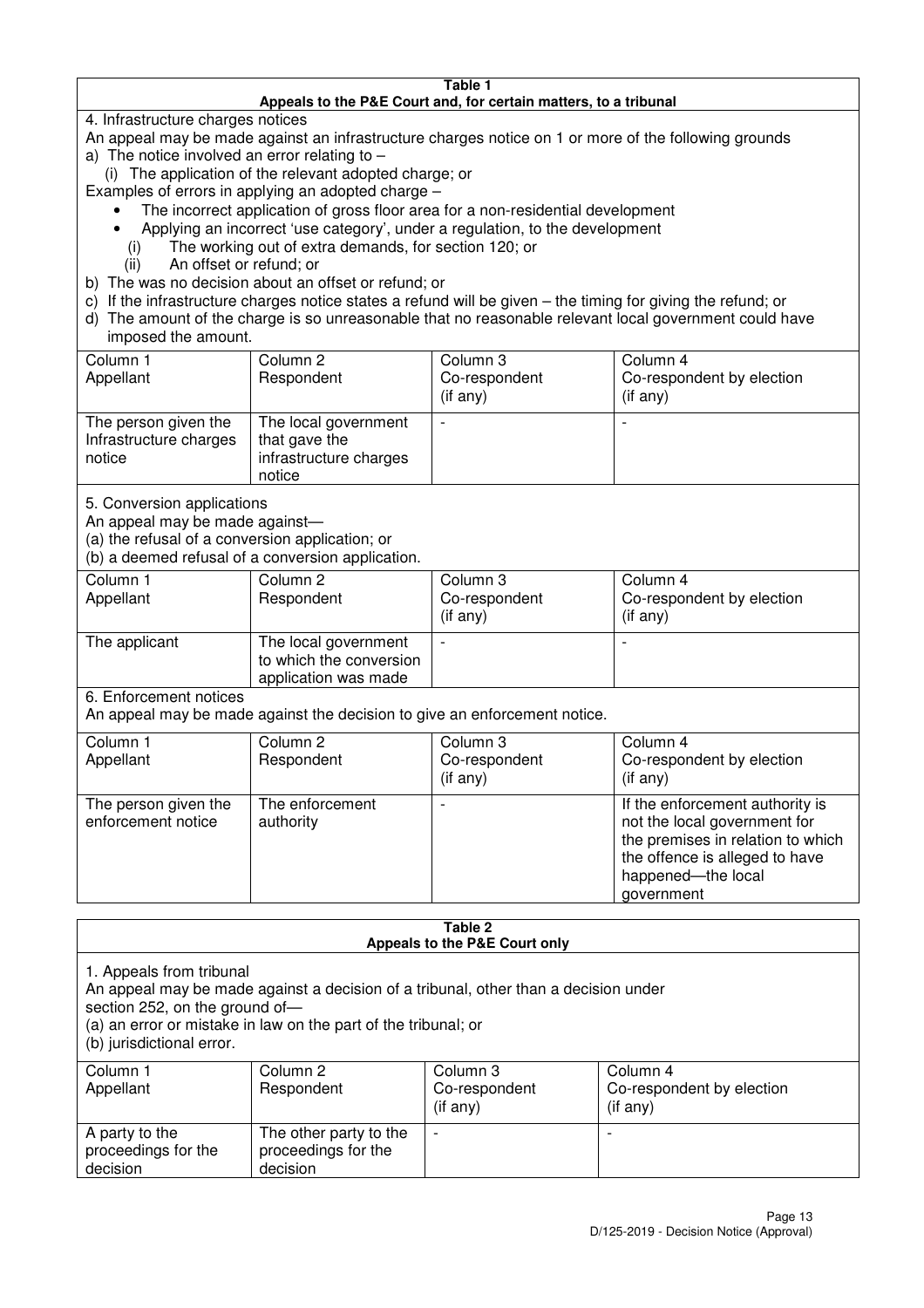#### **Table 2 Appeals to the P&E Court only**

2. Eligible submitter appeals

An appeal may be made against the decision to give a development approval, or an approval for a change application, to the extent that the decision relates to—

(a) any part of the development application for the development approval that required impact assessment; or (b) a variation request.

| Column 1                                                                                                                                                                                                                                                                                                                                                                               | Column 2                                                                                                                   | Column 3                                                                                                                | Column 4                                             |  |
|----------------------------------------------------------------------------------------------------------------------------------------------------------------------------------------------------------------------------------------------------------------------------------------------------------------------------------------------------------------------------------------|----------------------------------------------------------------------------------------------------------------------------|-------------------------------------------------------------------------------------------------------------------------|------------------------------------------------------|--|
| Appellant                                                                                                                                                                                                                                                                                                                                                                              | Respondent                                                                                                                 | Co-respondent                                                                                                           | Co-respondent by election                            |  |
|                                                                                                                                                                                                                                                                                                                                                                                        |                                                                                                                            | $($ if any $)$                                                                                                          | (i f any)                                            |  |
| 1 For a development<br>application-an<br>eligible submitter for<br>the development<br>application<br>2 For a change<br>application-an<br>eligible submitter for<br>the change<br>application                                                                                                                                                                                           | 1 For a development<br>application-the<br>assessment<br>manager<br>2 For a change<br>application-the<br>responsible entity | 1 The applicant<br>2 If the appeal is<br>about a concurrence<br>agency's referral<br>response-the<br>concurrence agency | Another eligible<br>submitter for the<br>application |  |
| 3. Eligible submitter and eligible advice agency appeals<br>An appeal may be made against a provision of a development approval, or failure to<br>include a provision in the development approval, to the extent the matter relates to-<br>(a) any part of the development application or the change application, for the development approval, that<br>required impact assessment; or |                                                                                                                            |                                                                                                                         |                                                      |  |

(b) a variation request.

| Column 1<br>Appellant                                                                                                                                                                                                                                                                         | Column <sub>2</sub><br>Respondent                                                                                          | Column 3<br>Co-respondent<br>$($ if any $)$                                                                             | Column 4<br>Co-respondent by election<br>(i f any) |  |
|-----------------------------------------------------------------------------------------------------------------------------------------------------------------------------------------------------------------------------------------------------------------------------------------------|----------------------------------------------------------------------------------------------------------------------------|-------------------------------------------------------------------------------------------------------------------------|----------------------------------------------------|--|
| 1 For a development<br>application-an<br>eligible submitter for<br>the development<br>application<br>2 For a change<br>application-an<br>eligible submitter for<br>the change<br>application<br>3 An eligible advice<br>agency for the<br>development<br>application or<br>change application | 1 For a development<br>application-the<br>assessment<br>manager<br>2 For a change<br>application-the<br>responsible entity | 1 The applicant<br>2 If the appeal is<br>about a concurrence<br>agency's referral<br>response-the<br>concurrence agency | Another eligible submitter for the<br>application  |  |
| 4. Compensation claims<br>An appeal may be made against-<br>(a) a decision under section 32 about a compensation claim; or<br>(b) a decision under section 265 about a claim for compensation; or<br>(c) a deemed refusal of a claim under paragraph (a) or (b).                              |                                                                                                                            |                                                                                                                         |                                                    |  |
| Column 1<br>Appellant                                                                                                                                                                                                                                                                         | Column <sub>2</sub><br>Respondent                                                                                          | Column 3<br>Co-respondent<br>(if any)                                                                                   | Column 4<br>Co-respondent by election<br>(if any)  |  |
| A person dissatisfied<br>with the decision                                                                                                                                                                                                                                                    | The local<br>government to which                                                                                           |                                                                                                                         |                                                    |  |

 $\overline{\phantom{a}}$ 

5. Registered premises

the claim was made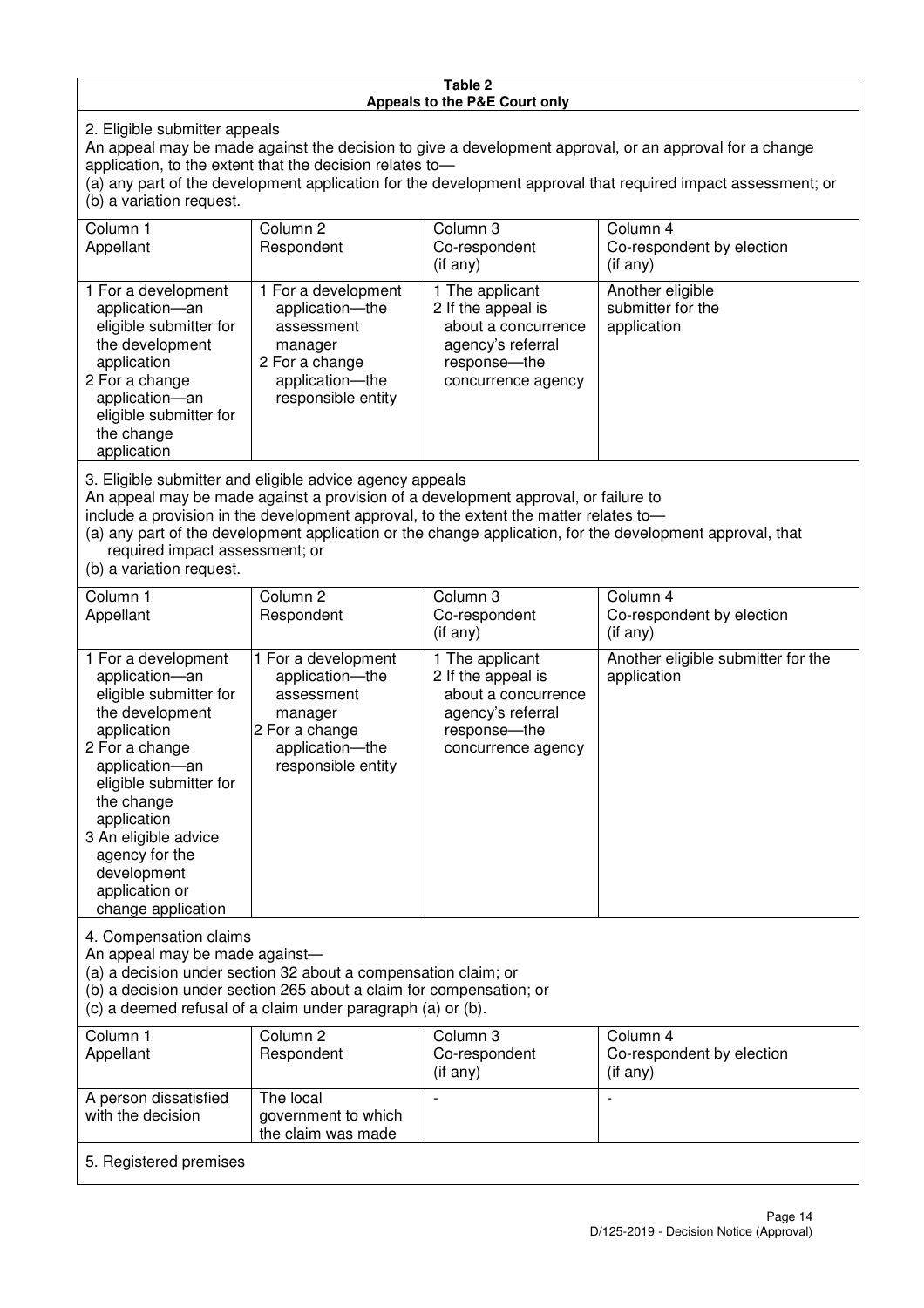| Table 2                                                                                                                                                                                                                                                                                                              |                                   |                                       |                                                                                                                                                                             |  |
|----------------------------------------------------------------------------------------------------------------------------------------------------------------------------------------------------------------------------------------------------------------------------------------------------------------------|-----------------------------------|---------------------------------------|-----------------------------------------------------------------------------------------------------------------------------------------------------------------------------|--|
| Appeals to the P&E Court only<br>An appeal may be made against a decision of the Minister under chapter 7, part 4.                                                                                                                                                                                                   |                                   |                                       |                                                                                                                                                                             |  |
|                                                                                                                                                                                                                                                                                                                      |                                   |                                       |                                                                                                                                                                             |  |
| Column 1<br>Appellant                                                                                                                                                                                                                                                                                                | Column <sub>2</sub><br>Respondent | Column 3<br>Co-respondent             | Column 4<br>Co-respondent by election                                                                                                                                       |  |
|                                                                                                                                                                                                                                                                                                                      |                                   | (if any)                              | (i f any)                                                                                                                                                                   |  |
| 1 A person given a<br>decision notice about<br>the decision<br>2 If the decision is to<br>register premises or<br>renew the<br>registration of<br>premises-an owner<br>or occupier of<br>premises in the<br>affected area for the<br>registered premises<br>who is dissatisfied<br>with the decision                 | The Minister                      | $\overline{\phantom{a}}$              | If an owner or occupier starts the<br>appeal – the owner of the<br>registered premises                                                                                      |  |
| 6. Local laws<br>An appeal may be made against a decision of a local government, or conditions applied,<br>under a local law about-<br>(a) the use of premises, other than a use that is the natural and ordinary consequence of prohibited<br>development; or<br>(b) the erection of a building or other structure. |                                   |                                       |                                                                                                                                                                             |  |
| Column 1                                                                                                                                                                                                                                                                                                             | Column <sub>2</sub>               | Column 3                              | Column 4                                                                                                                                                                    |  |
| Appellant                                                                                                                                                                                                                                                                                                            | Respondent                        | Co-respondent<br>(if any)             | Co-respondent by election<br>(if any)                                                                                                                                       |  |
| A person who-<br>(a) applied for the<br>decision; and<br>(b) is dissatisfied with<br>the decision or<br>conditions.                                                                                                                                                                                                  | The local government              | $\overline{a}$                        |                                                                                                                                                                             |  |
| Table 3                                                                                                                                                                                                                                                                                                              |                                   |                                       |                                                                                                                                                                             |  |
| Appeals to the tribunal only<br>1. Building advisory agency appeals<br>An appeal may be made against giving a development approval for building work to the extent the building<br>work required code assessment against the building assessment provisions.                                                         |                                   |                                       |                                                                                                                                                                             |  |
| Column 1<br>Appellant                                                                                                                                                                                                                                                                                                | Column <sub>2</sub><br>Respondent | Column 3<br>Co-respondent<br>(if any) | Column 4<br>Co-respondent by election<br>(if any)                                                                                                                           |  |
| A building advisory<br>agency for the<br>development application<br>related to the approval                                                                                                                                                                                                                          | The assessment<br>manager         | The applicant                         | 1 A concurrence agency for the<br>development application<br>related to the approval<br>2 A private certifier for the<br>development application<br>related to the approval |  |
| 3. Certain decisions under the Building Act and the Plumbing and Drainage Act<br>An appeal may be made against a decision under-<br>(a) the Building Act, other than a decision made by the Queensland Building and Construction Commission; or<br>(b) the Plumbing and Drainage Act, part 4 or 5.                   |                                   |                                       |                                                                                                                                                                             |  |
| Column 1<br>Appellant                                                                                                                                                                                                                                                                                                | Column <sub>2</sub><br>Respondent | Column 3<br>Co-respondent<br>(if any) | Column 4<br>Co-respondent by election<br>(if any)                                                                                                                           |  |